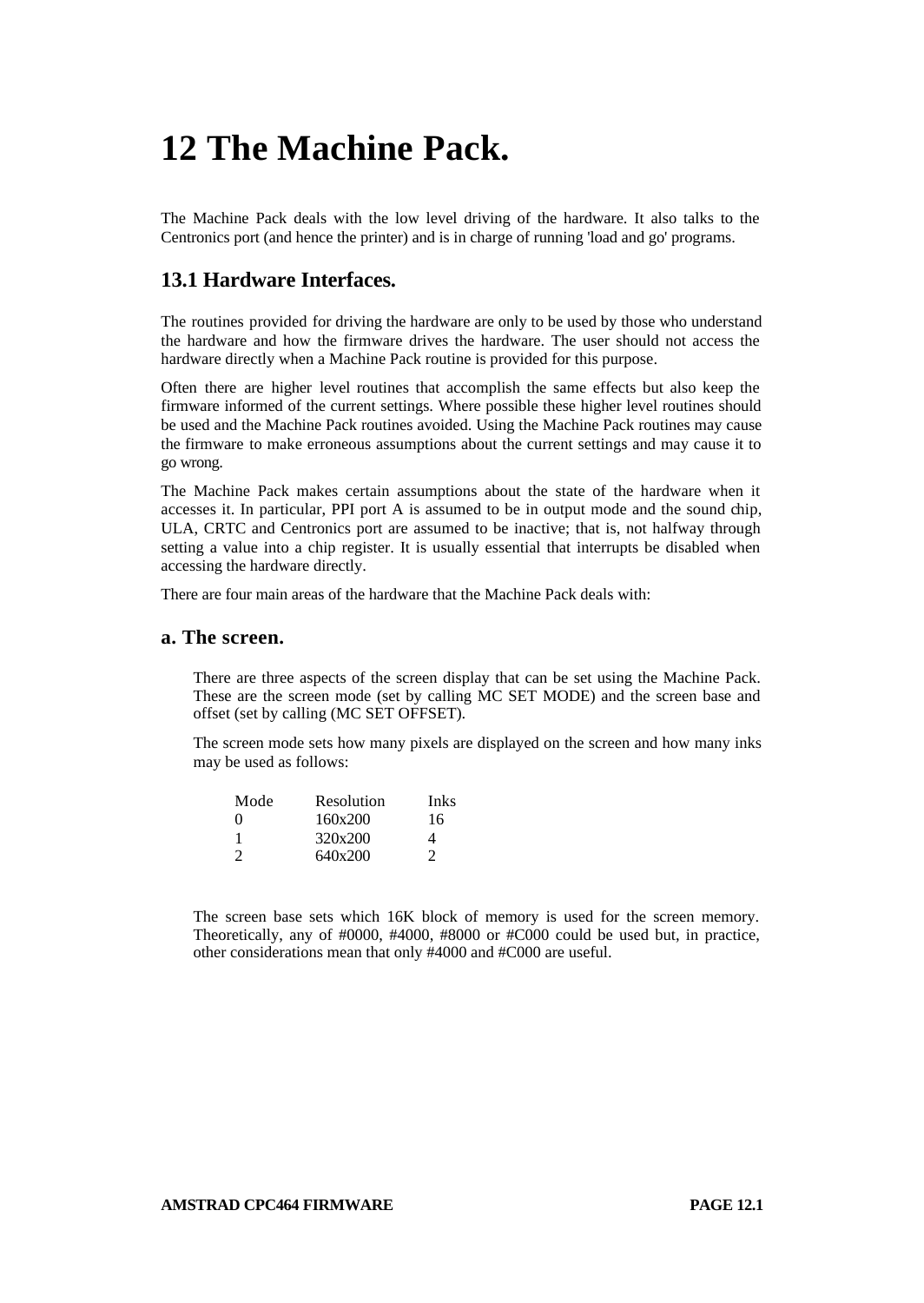The screen offset sets which byte in the screen memory is to be displayed first. Changing the screen offset will move the contents of the screen in one go. This is used for rolling the screen.

A fuller description of the screen layout and its relationship to these aspects can be found in section 7 on the Screen Pack.

If addresses are to be read back from the CRT controller chip, when using a light pen for instance, then careful inspection of the way the screen memory is addressed will be needed to translate the screen address read from the chip to the actual position on the screen.

The Machine Pack also provides a routine (MC WAIT FLYBACK) to wait until frame flyback occurs (the start of the vertical retrace period). This may be used to ensure that operations on the screen are performed with as little disruption as is possible to the picture on the monitor since no picture is generated during this period. As an alternative to waiting for frame flyback explicitly the user should consider setting up a frame flyback event as described in section 10.5.

The vertical retrace period is not very long. Furthermore, approximately 100 microseconds from its start, a time interrupt occurs that will cause the frame flyback events to be processed (see section 10). These may take a significant length of time out of the retrace period.

### **b. The inks.**

The Machine Pack deals with setting the colours of inks. There is a fuller explanation of the relationship between inks and colours in section 6.2. Briefly, the colour for each ink and the border can be specified independently and changed at will. Note, however, that the Machine Pack deals with the hardware representations of colours and not the grey scale colours that the Screen Pack uses and also that an ink may only be set to one colour, the flashing inks are made by the Screen Pack setting two colours alternately.

Two routines are provided for setting the colours of inks. MC SET INKS allows the colours of all 16 inks and the border to be set (although not all of the inks may be visible on the screen in the current mode). MC CLEAR INKS sets the colour of the border ink and sets all 16 inks to the same colour. The latter is used when clearing the screen to make the operation appear instantaneous.

#### **c. The sound chip.**

A routine, MC SOUND REGISTER, is provided to write to a register of the sound chip. This is used by the Sound Manager for hardware access.

#### **d. The Centronics port.**

Two routines are provided to access the Centronics port. MC BUSY PRINTER tests if it is busy. MC SEND PRINTER strobes data out of it. Data should not be sent while the port is busy.

The Centronics port is used by the printer routines provided in the Machine Pack and described below.